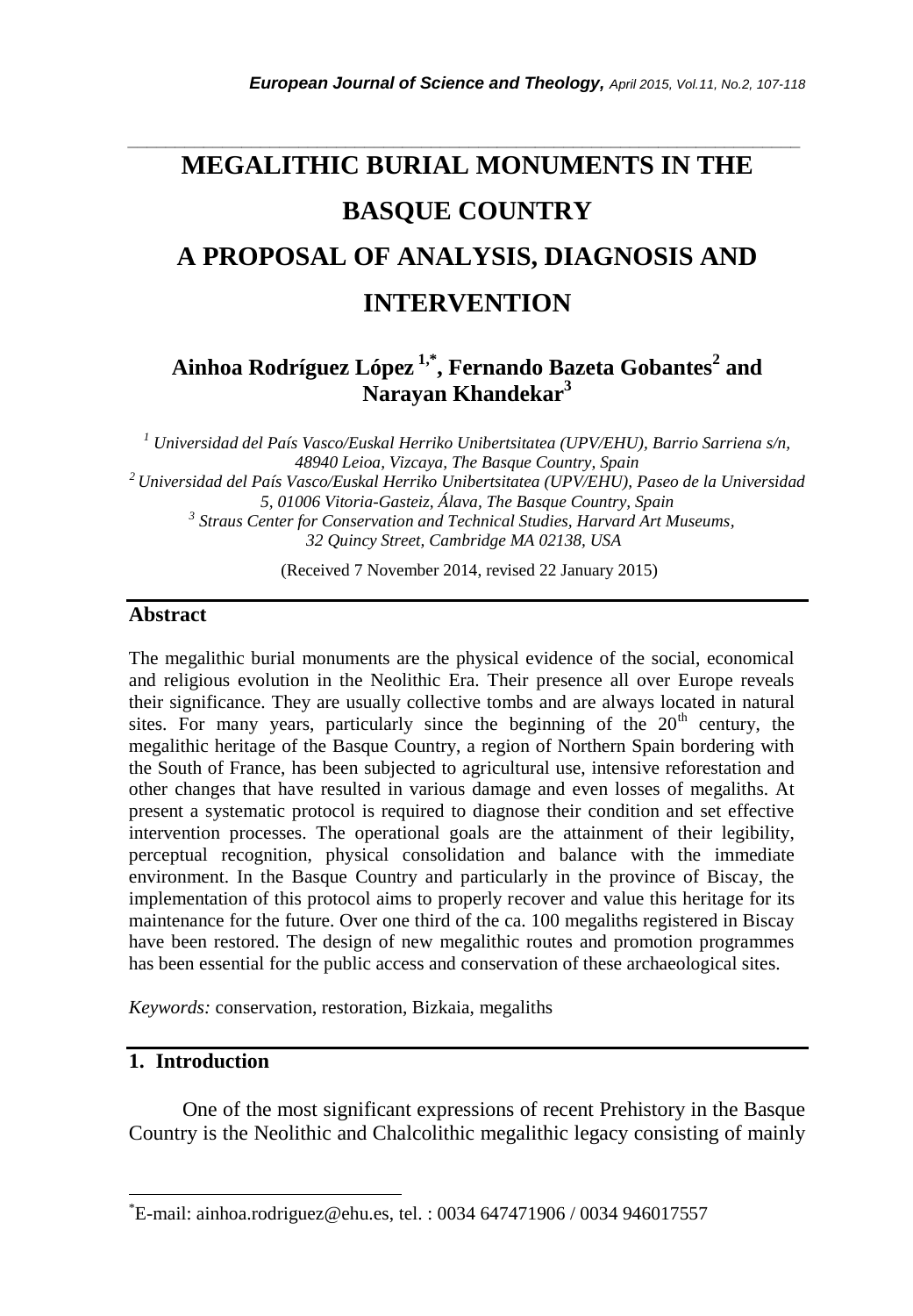religious monuments like dolmens, burial mounds, cromlechs and other lithic structures [1].

Among the Neolithic funeral rites, the religious-symbolic concept has a meaningful position as an essential and fundamental indicator of the social organization of their builders. These monuments, for the first time in Human History, are transformed into receptacles that have specific meanings that illustrate their emotional and cultural importance.

Dolmens have a rectangular or polygonal funeral chamber, vertically made up of a series of flagstones and covered with a horizontal slab. The chamber is surrounded and, thus, protected with a mound of stones and/or earth that provides the whole with stability. Dolmens, usually reused over many generations, are located in prominent locations that can be seen from a distance as a symbol of a community of dead people and as an indicator for the living.

At present their preservation state is far from ideal, as a result they are at risk. The main reasons of this alarming situation is: the archaeological excavation itself when there is no post-intervention plan in place; intensive and mechanized forest and farming; uncontrolled growth of invasive vegetation that camouflages or covers the monument; use of its lithic elements for building medium height walls, shacks, etc.; construction of tracks, paths and forest routes; despoliation (treasure hunt); vandalism; and atmospheric conditions [2].

Given the circumstances, in the year 2001 the Art Conservation Section of the University of the Basque Country (UPV/EHU) began the design and development of a system of analysis, diagnosis and intervention that aims to recover the physical appearance and cultural value of megalithic monuments.

## **2. Case study**

Our field of study embraces the region of Biscay, situated in the West of the Basque Country. It measures 221.232 ha out of which 60% is forest cover, 28% agricultural use and the remaining 12% urban and industrial land.

In this context of forest landscapes and from ca. 5.500 years ago the first Neolithic constructions of Biscay are located.

The worrying preservation state of these megaliths led to the design of a specific action protocol focused on this religious burial monument. A comprehensive protocol of analysis, diagnosis and intervention was elaborated over a ten year period of on-site interventions and compilation and analysis of documentation extracted from proceedings of congresses and international charters and declarations.

All the criteria and intervention methodologies put into practice arise from the Operational Guidelines for the Implementation of the World Heritage Convention. They were developed in the year 2008 by the Intergovernmental Committee for the Protection of the World Cultural and Natural Heritage of UNESCO that includes three international institutions as Advisory Bodies to the World Heritage Committee: ICCROM (the International Centre for the Study of the Preservation and Restoration of Cultural Property), ICOMOS (the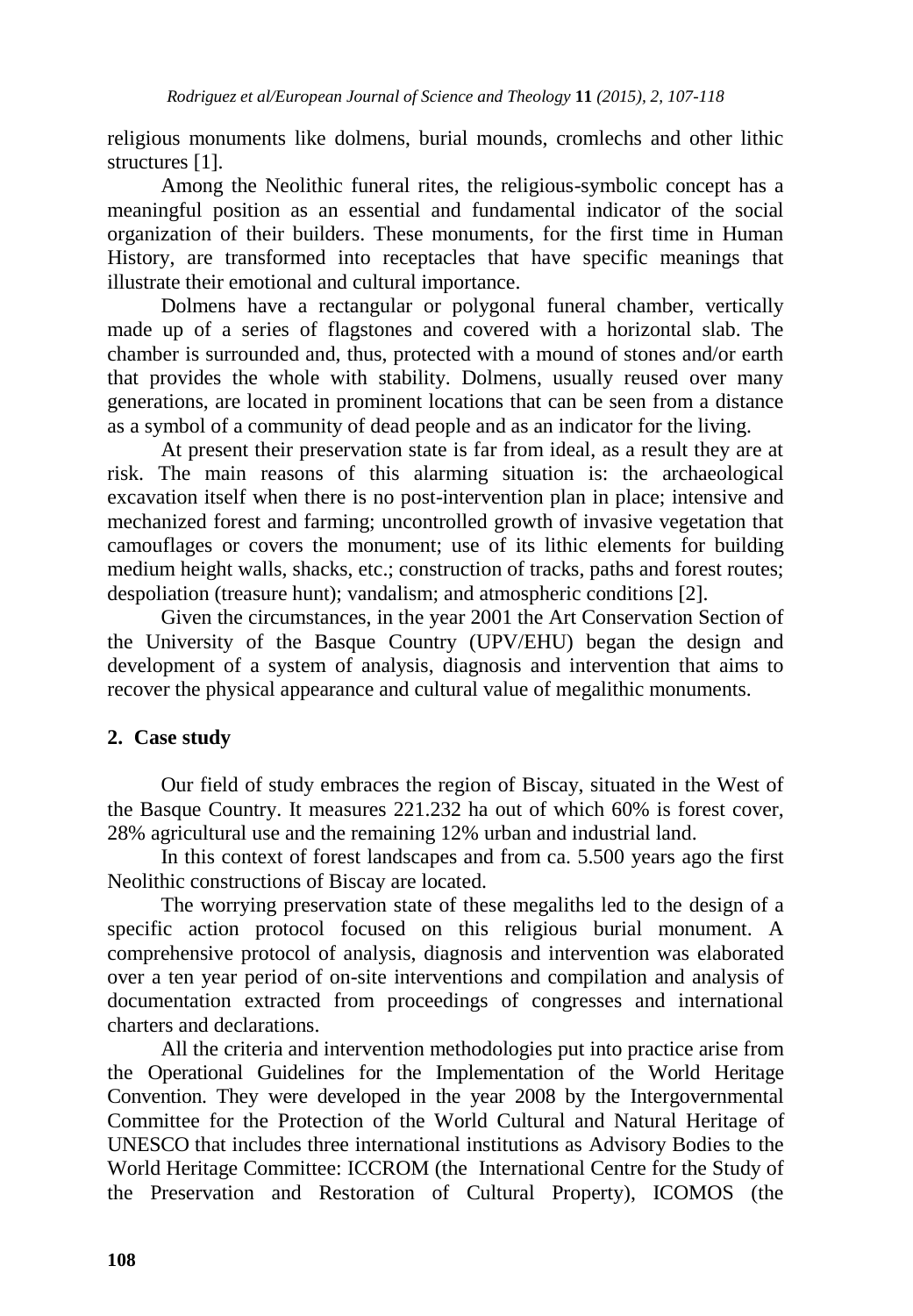International Council on Monuments and Sites) and IUCN (the World Conservation Union - formerly the International Union for the Conservation of Nature and Natural Resources) [UNESCO, *Operational Guidelines for the Implementation of the World Heritage Convention*, 2008, 1-173, [http://whc.unesco.org/archive/opguide08-en.pdf\]](http://whc.unesco.org/archive/opguide08-es.pdf).

These guidelines recommend action strategies to be performed on Cultural and Natural Heritage and encourage the concepts of authenticity and integrity. The designed protocol follows the previous precepts and especially focuses on the conservation and restoration of the megalithic heritage of Biscay. The main criteria used are the following:

- *Authenticity factor* [ICOMOS, *The Nara Document on Authenticity. Nara*, 1994, 1-3, http://www.international.icomos.org/charters/nara-e.pdf]. Redefined as crucial to reinstate its value to the megalith and protect the authenticity degree of the materials employed in the anastylosis or justified scientific reconstruction of missing parts. The concept of authenticity encourages and allows for the conservation of most of the extant historic material, ensures the matching with the original designs (colour, tone, texture, shape and scale) and avoids any addition that could prevail over the original appearance of the monument.
- *Environmental adaptation*. The original site where the megalith was built disappeared long time ago; hence, the archaeological remains that result from excavations are out of context [3]. The megalith and its natural setting are considered a cultural place embodied in a natural environment where intertwines the historical record of the monument's past and the time for understanding the monument's present. Quoting the Xi'an Declaration on the Conservation of the Setting of Heritage Structures, Sites and Areas states that "The setting of a heritage structure, site or area is defined as the immediate and extended environment that is part of, or contributes to, its significance and distinctive character" [ICOMOS, *Xi'an Declaration on the Conservation of the Setting of Heritage Structures, Sites and Areas*, 2005, http://www.international.icomos.org/charters/xian-declaration.pdf]. Another noteworthy quote can be found in the Charter of Krakow, fifth point: "Any intervention involving the archaeological heritage, due to its vulnerability, should be strictly related to its surroundings, territory and landscape" [*The Charter of Krakow*, 2000, 1-5, http://lecce-workshop.unile.it/ Downloads/The%20Charter%20of%20Krakow%202000.pdf].
- *Minimal intervention*. This concept that originated from the perspective of the safe environment that the Museum provided the Cultural Heritage has been superseded by new criteria. A natural context with unpredictable factors such as the climate, plant development and human action results in a changing reality. During the last years, the criterion of minimal intervention has shifted towards a wider framework that accepts other conservation approaches suited to the actual scenario of the monument located in the landscape [4].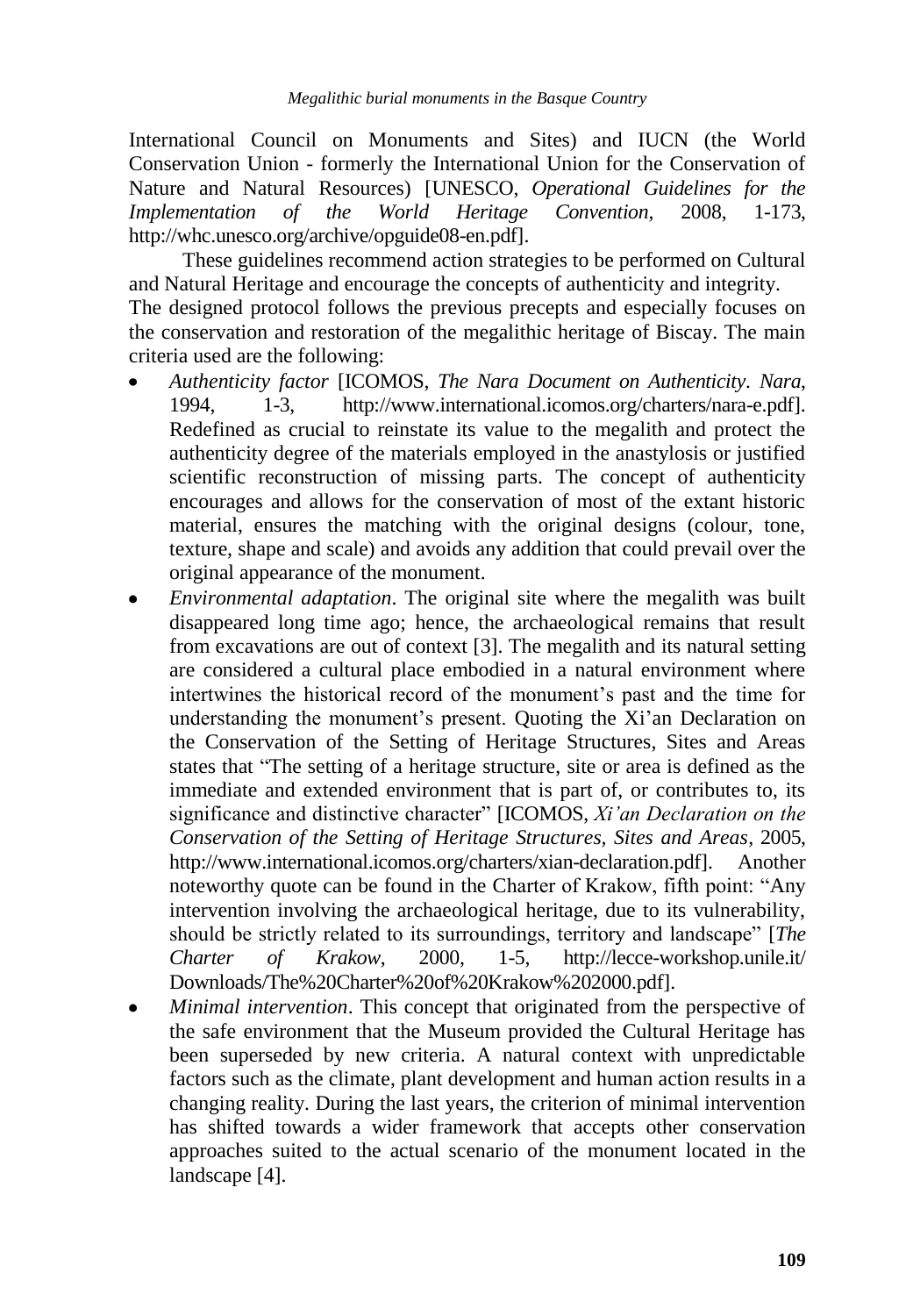## **3. Results**

As a result of the performance of the former criteria on the megalithic heritage of Biscay a specific scientific and comprehensive intervention methodology has been designed for ascribing value to these monuments.

The implementation of the intervention protocol in the geographical area of the Basque Country has led to the development of three megalithic routes: Unbe-Munarrikolanda, Urdaibai-Katillotxu and Karrantza-Haizko and the recovery of 38 megaliths now perfectly recognizable.

The protocol comprised the following treatments in chronological order of implementation.

## *3.1.Analysis of the conservation state, diagnosis and classification of agents of natural and human damage*

All the constituent elements of the megalith were assessed and the site was analysed based on a three level scale of proximity towards the monument: immediate, near and far environments. The connection between the monument and the vegetation strata where it is placed was studied - ground cover, herbaceous stratum, shrub level and tree layer - and the vegetation infestation extent was measured in relation to its growth cycles.

The human damages were the most representative and thus, were also assessed and summarized as follows:

- The agricultural exploitation of the land that provides fodder for livestock feed. Pasture improvement techniques were used to keep a regular growth of the herbaceous level. Two resulting damaging activities were observed: (i) firstly, the cyclical scarification that involves the breakup or disintegration of the soil cover; it is undertaken mechanically and reaches 15 to 30 cm below earth; the result was the breaking and dissemination of the blocks belonging to the external structure of the monuments; (ii) secondly, the regular spreading of slurry - a fluid mixture of liquid and solid manure of housed livestock - on the fields. The high contents of chemicals found in these droppings can gradually cause the disintegration of the blocks of the monuments.
- The intensive forest exploitation of exotic tree species carried out since the  $19<sup>th</sup>$  century (Insignis Pine and Eucalyptus). This led to tree felling, utilization of heavy machinery and land ploughing. As a consequence, megaliths were partially or completely lost.
- The archaeological practice that lacked a post-excavation plan in place. This, eventually resulted in disarranged megaliths without cultural value.

## *3.2. Selection of potential post-intervention uses of the monument*

The best way to preserve a monument is to ascertain the necessary conditions that enhance its significance as mentioned by Diaz-Berrio [S. Diaz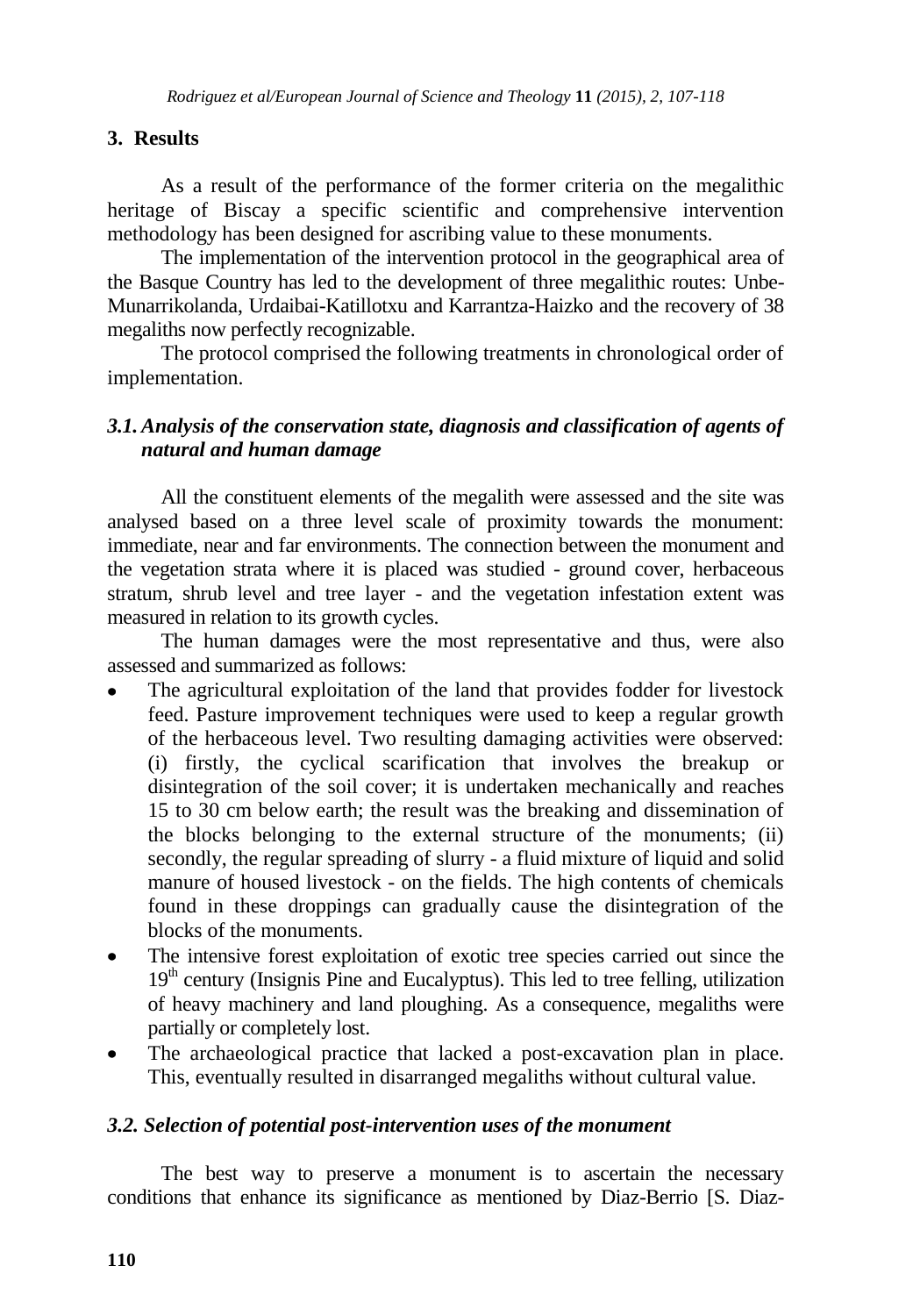Berrio, *Terminología en Materia de Conservación del Patrimonio cultural*, 1-8, http://148.206.107.15/biblioteca\_digital/estadistica.php?id\_host=6&tipo=ARTICU LO&id=4648&archivo=11-291-4648aod.pdf&titulo=Terminología en materia de conservación del patrimonio cultural]. In compliance with Litvak King [5], the most appropriate way to approach the Cultural Heritage to the public is by emphasizing their cultural, didactic, touristic,... interest and value. According to the ideas of Cantú [6], the Cultural Heritage is not only a material treasure that should be zealously guarded to keep it safe and away from deterioration or lost. The Heritege does also have an intrinsic value that needs to be introduced to the general public in order to identify and understand it.

This protocol system has allowed for the proper value of the megaliths to be understood as a material record of an economical, social and over all, religious human action pattern. At present, the megaliths of Biscay have an important function as didactical, cultural and touristic resources. For that purpose, on-site signposting systems, cultural routes and dissemination programmes have been carried out.

#### *3.3.Intervention in the immediate natural environment*

The well-defined protection area that surrounds the megalith is known as buffer zone [*The Valletta Principles for the Safeguarding and Management of Historic Cities, Towns and Urban Areas*, http://www.international.icomos.org/ Paris2011/GA2011\_CIVVIH\_text\_EN\_FR\_final\_20120110.pdf]. A ring-shaped area is marked around the monument where the herbaceous cover of the former allows seeing the whole magnitude of the megalith in the distance.

Its use was defined in compliance with the protection regulations for megaliths of the Basque Country and in particular, with Zone 2 protection level: "Articulated zones in the immediate environment of the megalithic monuments, including a five meter minimum area around them, defined from their most external borders, reaching a ten meter area when the preservation of the monument requires so. It corresponds to Medium Protection Areas, this level implies forbidding activities that might put at risk the asset conservation, and allows those entailing the inclusion of the site in the natural context where these activities are developed, as long as that inclusion does not substantially distort the cultural asset that is being conserved. Uses relating to cultural, touristic and leisure activities will be fostered." [Gobierno Vasco, *Declaración de Monumento de las estaciones megalíticas de Bizkaia*, Vitoria, 2009, http://www.euskadi.net/ r33-2288/es/contenidos/nota\_prensa/bizkaiko\_megalitoak\_monumentu/es\_ ondarea/bizkaiko\_megalitoak\_monumentu.html].

## *3.4.Assessment of the level of risk and the level of vulnerability and execution of control measures*

The limit of risk is the specific ascertained conservation state of the megalith that once surpassed was considered to be an imminent damaging agent [7]. It was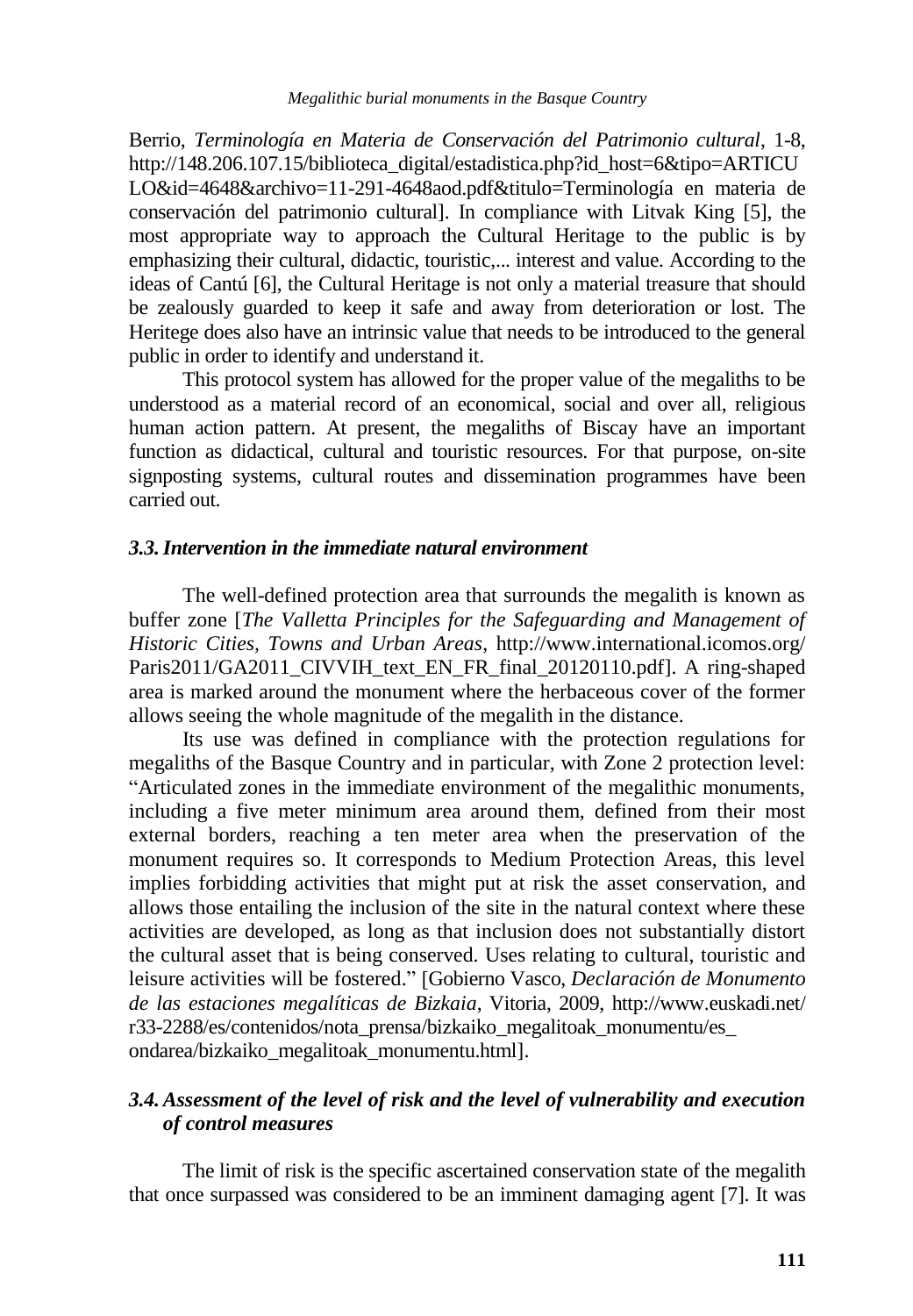associated with external elements located out of the monument, like the proximity of forest paths and the presence of agricultural and forest exploitations. The level of risk can be diminished by acting on the environment's elements.

The degree of vulnerability is an internal factor of the megalithic monument relating to its capacity deterioration with exclusion of external elements [8]. It can be observed in the molecular structure of the stones and the static construction pattern. Diminishing the level of vulnerability implies the protection of the megalith itself once finished the intervention treatment.

## *3.5. Design and implementation of argued analogical reconstruction methods on external and internal lithic structures*

Three different procedures are identified: (i) reinstatement of original parts, (ii) inclusion of non-original consolidation elements, and (iii) elliptical anastylosis.

## *3.5.1. Reinstatement of original parts*

The relocation of structural components leads to the recomposition of the overall image of the monument. Any restored element must be an integrated part of the megalith which belongs or used to belong to its structure. Accumulating, and not using, these materials in other areas is considered to have a negative impact because they detract from the discernment of the megalith.

Based on our experience, an accurate categorization system of anastylosis has been designed to be used on reinstatements of multiple elements. It relies on the degree of authenticity or certainty of the undertaken reinstatement. The implementation of this categorization system involves a specific marking method for each category:

- Exact location reinstatement: we know the original exact place of the lithic element within the megalith. 1.4 cm diameter cylindrical piece of grey PVC put into the blocks or spot of grey paint applied to the block itself.
- Approximated location reinstatement: we know that the element was originally placed within an approximated one meter radius. 1.4 cm. diameter cylindrical piece of black PVC put into the blocks or spot of black paint applied to the block itself.
- Diffuse location reinstatement: we know that the element belongs to a particular area of the monument. 1.4 cm. diameter cylindrical piece of ochre PVC put into the blocks or spot of ochre paint applied to the block itself.
- Free location reinstatement: we know that the element is part of the monument but cannot state its specific or approximated original place. 1.4 cm. diameter cylindrical piece of red PVC put into the blocks or spot of red paint applied to the block itself.

Neither the cylindrical pieces put into the blocks nor the spots of paint applied to them are visible in the distance. In consequence, none of these interfere with the global image of the megalith, but in the short distance they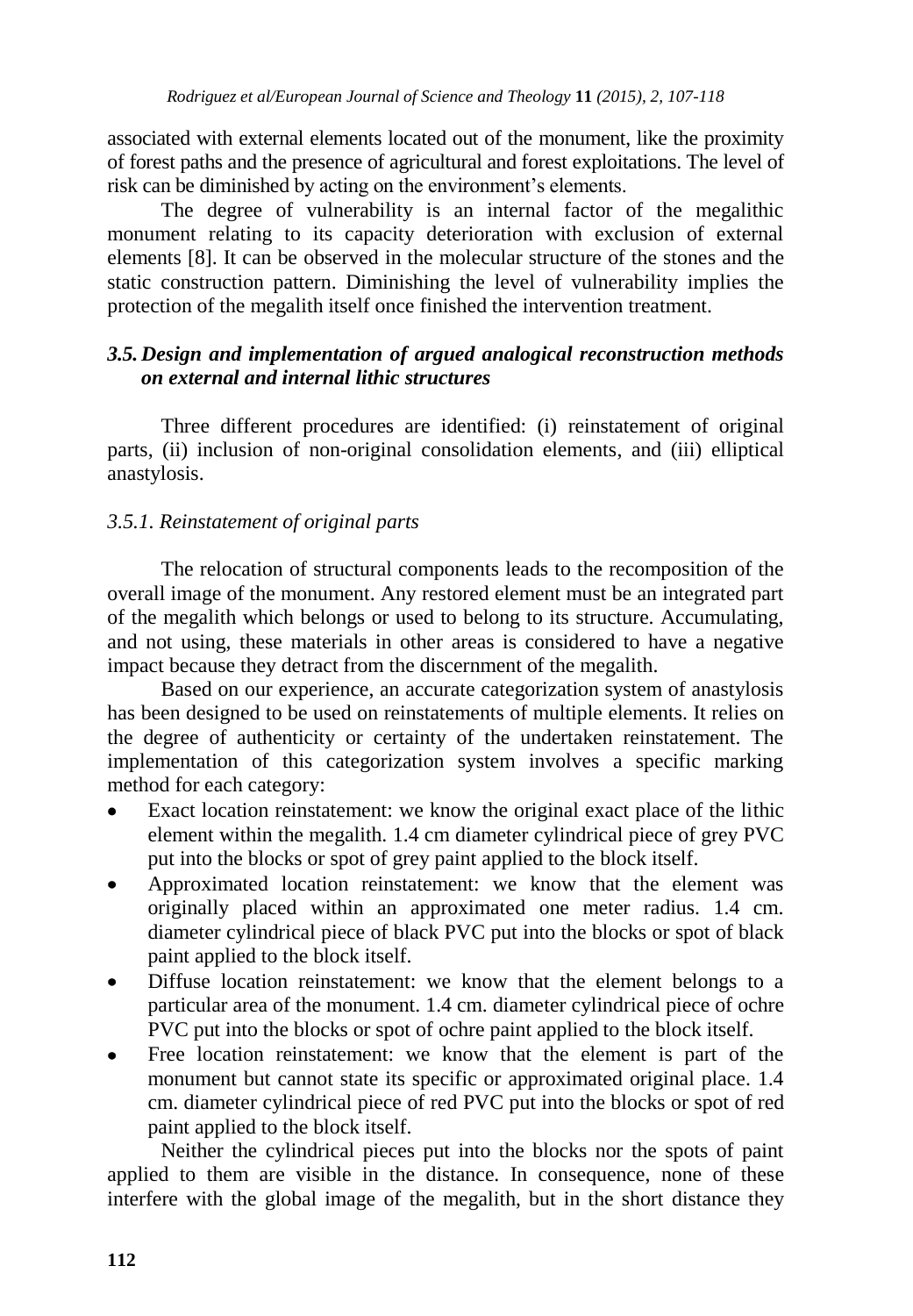form a visual line that tell us the beginning point of the reinstatement and the degree of authenticity of the analogical reconstruction of the added element.

This system of categorization complies with the concepts of authenticity and integrity, both of which are basic criteria described in the Nara Document on Authenticity [http://www.international.icomos.org/charters/nara-e.pdf], The Burra Charter for Places of Cultural Significance [ICOMOS, *The Burra Charter*, 1999, http://australia.icomos.org/wp-content/uploads/BURRA-CHARTER-1999\_ charter-only.pdf] and the Operational Guidelines for the Implementation of the World Heritage Convention [\[http://whc.unesco.org/archive/opguide08-en.pdf\]](http://whc.unesco.org/archive/opguide08-es.pdf).

In addition, Article 2.ii of the European Convention on the Protection of the Archaeological Heritage that advocates for "the creation of archaeological reserves, even where there are no visible remains on the ground or under water, for the preservation of material evidence to be studied by later generations" [Council of Europe, *European Convention on the Protection of the Archaeological Heritage (Revised)*, Valletta, 1992, 1-9, http://conventions.coe.int/Treaty/Commun/QueVoulezVous.asp?NT=143&CM=8 &CL=ENG], agrees with the correct implementation of a consolidation anastylosis on the external structures of the burial mound. This protects and preserves the original core of the monument in its natural and stable state.

#### *3.5.2. Inclusion of non-original consolidation elements*

The use of lithic elements of different nature to the originals aims to consolidate and stabilize the inner deterioration of the monument. It is necessary to implement a differentiation system on the new elements to distinguish them from the originals. This system can be applied to two levels:

- Internal level: application of marks to the new element. These should be included in a non-visible area of the block from the outside in order not to distort the image of the cultural asset. Also polypropylene geotextile fabric is employed as internal physical distinguishing element.
- External level: explanatory boards where are stated the original elements and the new ones.

#### *3.5.3. Elliptical anastylosis*

This concept alludes to the visual recreation of a suggested image that seeks to visualize the borders, dimension and real arrangement of the megalith when it is not entirely conserved. Different types of vegetation or lithic elements are used as resources to show the disappeared magnitude of the megalith. A good example of this can be observed in disarranged burial mounds where the utilization of reference elements along the primal perimeter is essential to show the original dimension of the whole monument.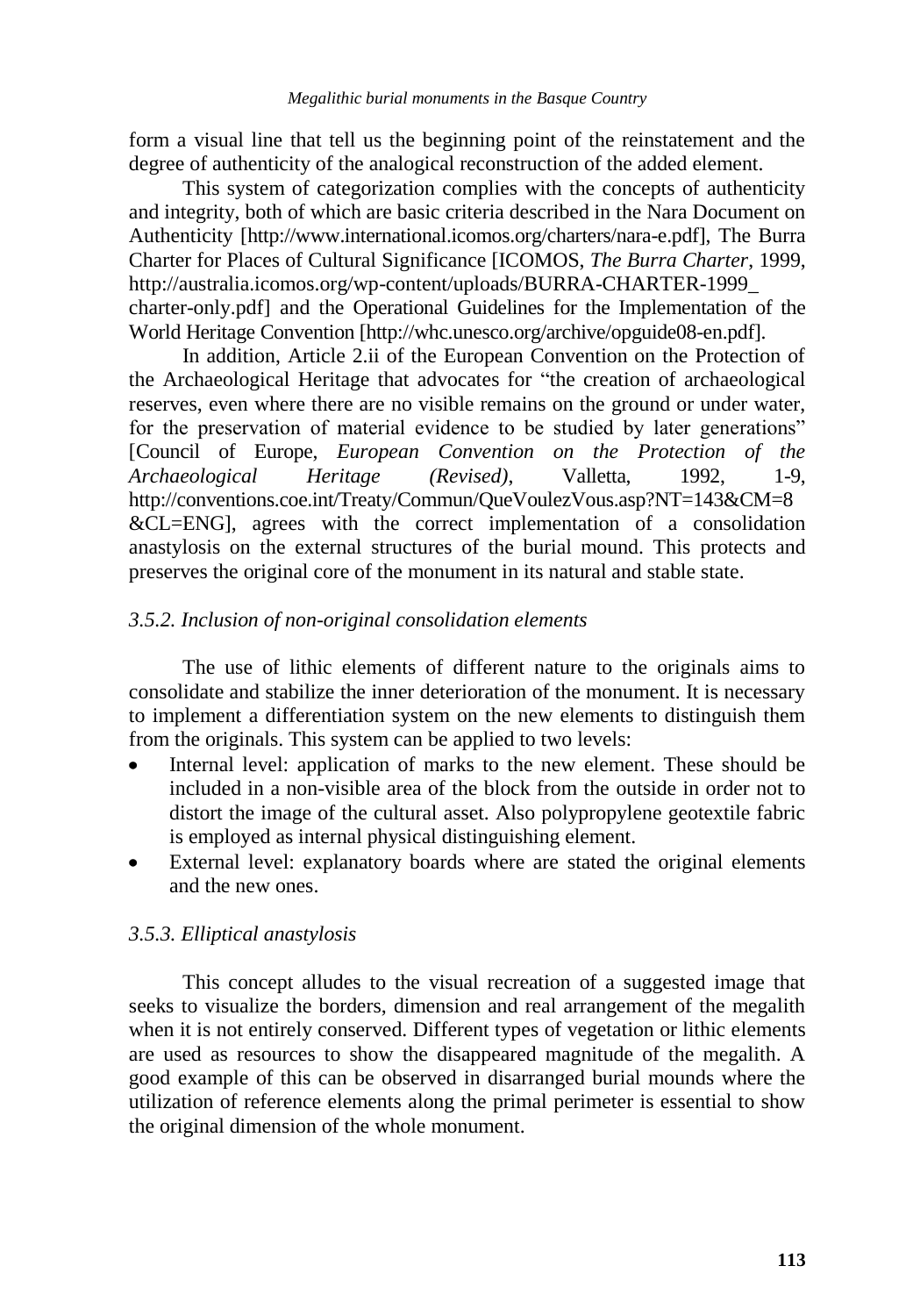#### *3.6. Removal of added elements*

Any element included in the megalithic structure or its immediate environment that might interfere with its correct view or physically damage its structure should be removed. The main purpose of this procedure is the proper relocation of the surroundings parameters in such a way that do not alter the global image of the megalith. The setting is considered to be part of the potential unity of the object and special care should be conferred upon it as stated by Capitel in reference to Giovannoni [9].

Among others, the following elements have been identified: shacks' constructions, municipal boundary fences, mounds of stones alien to the monument, reforestation residues and Civil War trenches.

#### *3.7. Defining a maintenance protocol*

Due to the fact that the megaliths are located in a natural environment characterized by cyclical and constant vegetation growth and a combined use of the land, it is very important to design a maintenance protocol that helps to preserve the final state of the monuments accomplished by the intervention throughout the following years. Municipal commitment and participation should be actively sought and encouraged because it is the responsibility of the counties where this Prehistoric heritage is placed to carry out periodical surveys on the state of the cultural assets, the information elements along the routes and the vegetation.

#### *3.8. Study and placing of exposition and protection combined systems*

The main goal is to decide on the final arrangement of the structure of the megalith in order to make it stable and opened to the visit of tourists. Besides, it includes the development of a museum-like status planning that comprises different types of path closures, global and partial sightseeing spots, plotting of internal routes and signposting and information systems.

## *3.9.Interpretation and cultural promotion. Introduction of the monument into cultural routes that go across other monuments and places of interest that provide synchronic and diachronic interpretations*

Megaliths are grouped in megalithic stations. A very useful promotion tool is to include them into ethnographic-natural routes. In this sense, the Charter on Cultural Routes supports the design of cultural routes: "By respecting the intrinsic value of each individual element, the Cultural Route recognizes and emphasizes the value of all of its elements as substantive parts of a whole" [ICOMOS, *The ICOMOS Charter on Cultural Routes*, Quebec, 2008, 1-11, http://www.international.icomos.org/charters/culturalroutes\_e.pdf].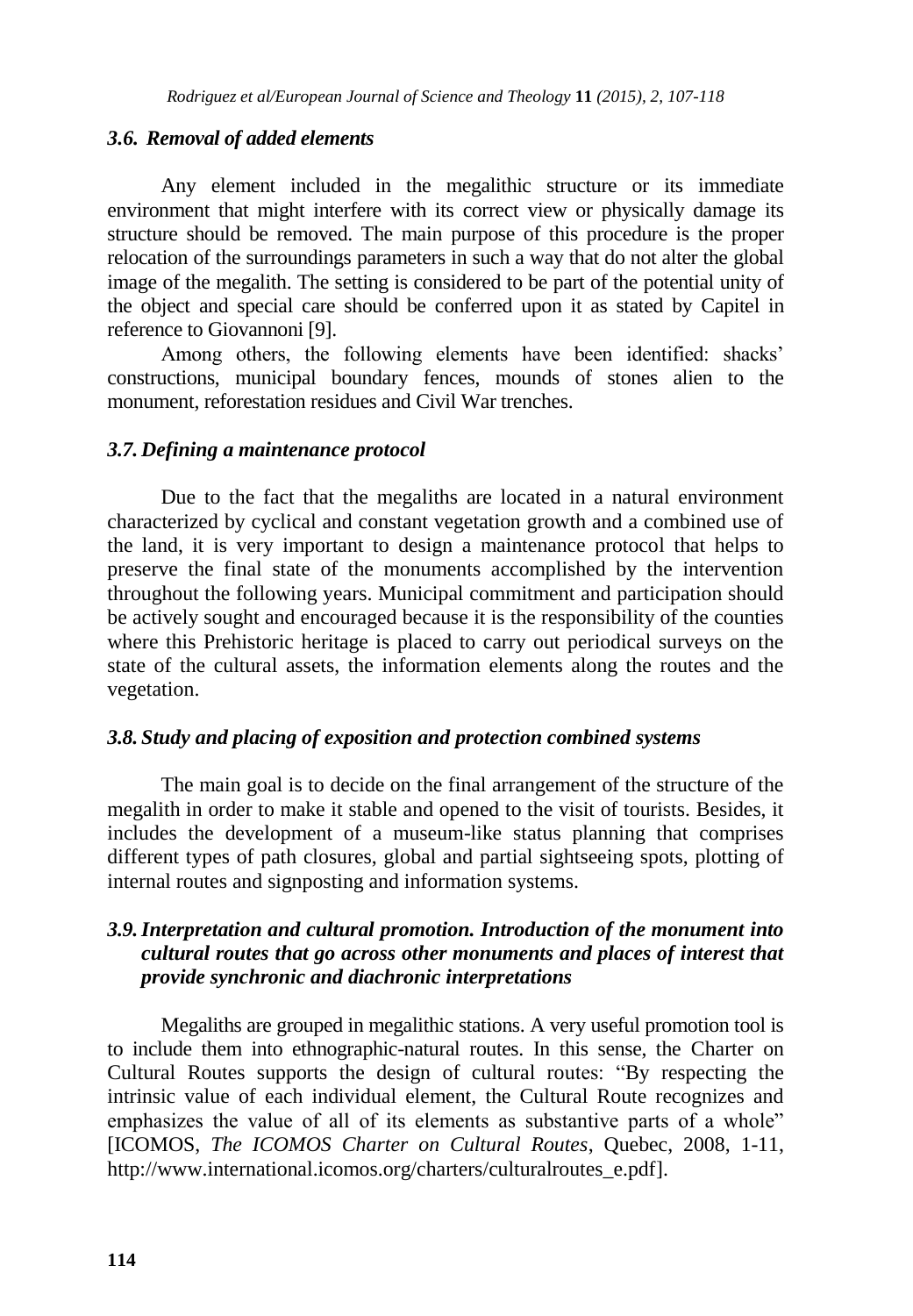#### **4. Discussion**

The preservation of megaliths lies in the intrinsic relationship between these and the natural environment. The natural selection process occurred has resulted in the development of habitats, as for example, meadows and pastures, heaths and plantations for intensive forest exploitation. These types of land uses have led to a series of specific damages on megaliths.

Monuments located in Pine and Eucalyptus cultivated forests show a particular and severe damage caused in a short time when the earth was ploughed using heavy machinery. As a consequence, the mound and chamber are partially or completely lost and eventually disarranged. Those monuments placed in pastures undergo a cyclical and constant damage resulting from scarification work. Year after year their dimension diminishes some centimetres leading to almost unrecognizable low mounds.

Both disarranged and diminished mounds are the most characteristic in Biscay. Hence, the vulnerability state comes from the difficulty to see and identify these assets. This has contributed to further damage by human actions that at worst has led to entire loss. For this reason, one of the most significant intervention procedures has been the reinstatement of their visibility and identity. A buffer zone around each megalith has been created to make it visible in the vegetation and milestones, information boards and signposts have been placed to assist with the identification of these Prehistoric burial monuments [ICOMOS, *Charter for the Protection and Management of the Archaeological Heritage*, Lausanne, 1990, 1-5, http://www.international.icomos.org/charters/ arch\_e.pdf].

In an 80% of the cases the structure of the monuments has been damaged in a different degree that includes mound removals and disappearance of the chamber's flagstones. Physical consolidation has been necessary to stabilize the global image of megaliths. This has been completed by means of an accurate tool based on a reasoned and categorised system of anastylosis that illustrates the exact authenticity degree of the whole monument. The visitor is provided with information about the original and restored areas, the reinstatement degree - low, medium and high - and the materials used.

Specifically, in La Cabaña IV, Cotobasero II, Katillotxu II and Mendigana-Lerreder dolmens, analogycal reconstructions have been accomplished based on archaeological reports. They showed important losses in the burial mound, displacement of the chamber's flagstones and incoherent image. The implementation of the categorised anastylosis system has returned a recognizable image and well balanced conservation state.

The proximity of paths and roads for vehicles has put at risk the integrity of 50% of the megaliths. In order to decrease the level of risk, tracks have been moved away far enough from the monument.

Another serious problem is the addition of elements that result in structural and visual damages. Amongst the added elements are included boundary fences that go across the megalith, medium height walls built up with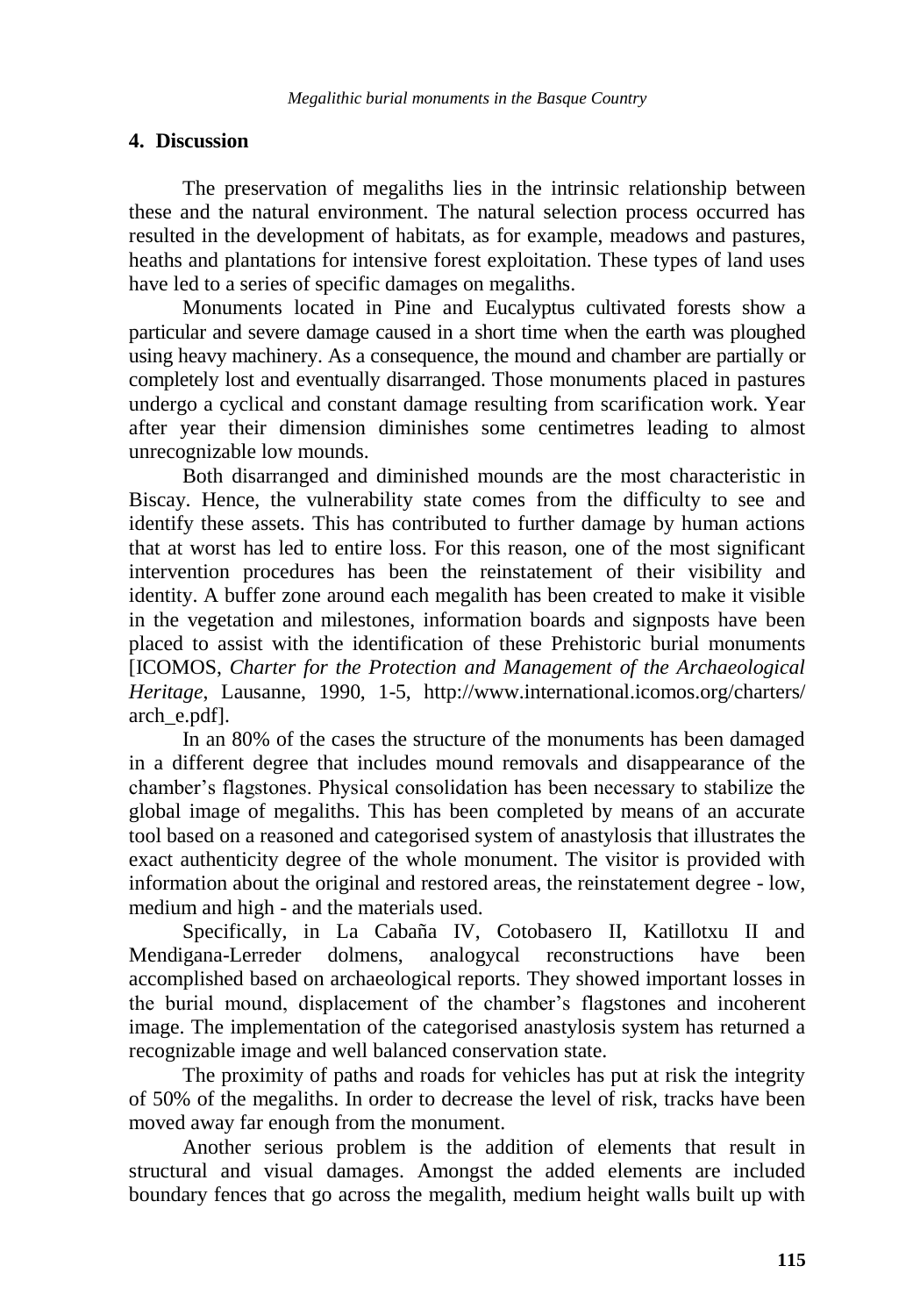the lithic elements of the megalith and very near constructions. In this case, the damaging elements have been either physically removed or visually diminished.



**Figure 1.** The preservation state of the Dolmen La Cabaña IV and its immediate natural environment: (a) before and (b) after the analogical reconstruction.



**Figure 2.** The preservation state of the Dolmen Cotobasero II and its immediate natural environment: (a) before and (b) after the analogical reconstruction.

A significant destructive state comes from the archaeological practice that does not include any post-excavation planning and leaves the megalith disarranged after excavation work: La Cabaña IV (Figure 1) and Cotobasero II (Figure 2). Before conservation intervention, burial mounds had practically vanished and several slabs belonging to the chambers were broken or lost. This context leads to reflect on the ethics and scope of certain archaeological works [10]. It is important to point out some ideas that at present are being put into practice in the preservation of Prehistoric heritage located in natural sites and, by extension, in the application of the designed intervention protocol. Hein Klompmaker, Head of the Hunebed Centrum - Dutch pioneer institute in the study and promotion of Megalithism - has developed an ethical criterion to be implemented on Dutch megaliths that limits excavation to particular cases. The principles of this innovative and courageous policy are summarized below [Hein Klompmaker, http://hunebedcentrum.tumblr.com/]: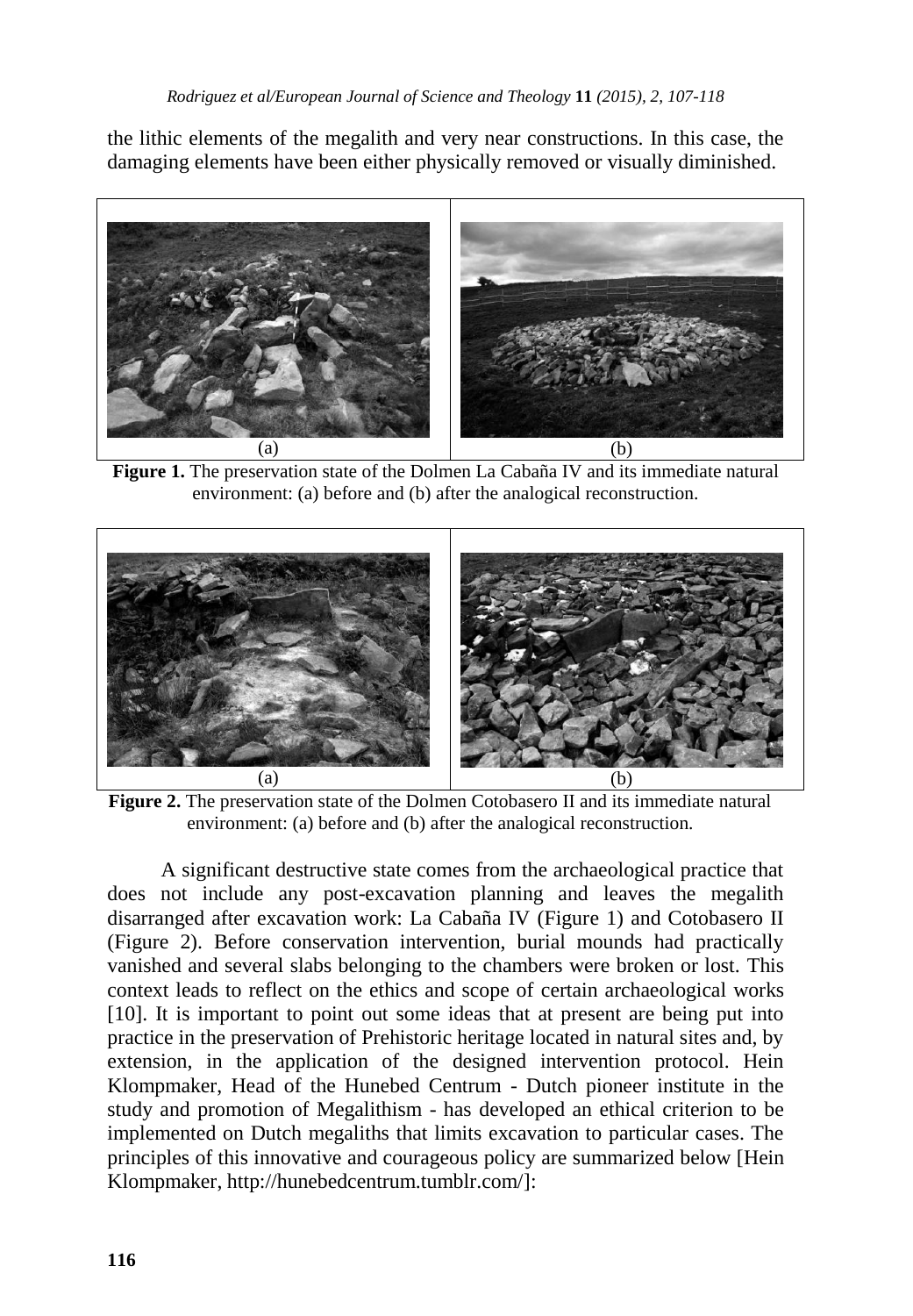- An ethical attitude towards the builders of megaliths that concerns for the inviolability of their burial constructions prevailing over archaeological considerations.
- The fact that any type of excavation has a destructive and irreversible effect.
- The occasional scarce recovered grave goods that provide little information as observed in high acidity soils.
- A generic repetition of the results obtained from the excavation findings that contribute few new data and reproduce already known patterns.

In addition, it is worth mentioning the very important recommendation stated in the International Charter for the Protection and Management of the Archaeological Heritage [http://www.international.icomos.org/charters/arch\_e. pdf] that highlights thorough consideration before any type of intervention, especially excavation, is carried out. Another argument that supports the conservation and restoration intervention against the archaeological one is the small amount (ca. 100) of recorded megalithic monuments in Biscay which turn them into a scant and very valuable heritage.

## **5. Conclusions**

Any intervention work on the megalithic heritage of Biscay has always raised several questions such as: what has to be conserved and/or restored? what procedures need to be implemented? what criteria must be followed? and what type of result should be sought? The application of the designed protocol leads to the conclusion that any damaged megalith can and should be treated following specific criteria and procedures that return to the monument its visibility and assist in its identification, consolidation and maintenance for the use by the general public. Both educational and interpretation programmes and cultural routes help the public to approach, enjoy and protect this invaluable heritage.

In the last decade the conservation context of the megaliths of Biscay has changed its course. Nowadays, in Biscay, 38 megaliths have been conserved and reinstated their cultural values with the use of explanatory boards and inclusion in cultural routes. Work still needs to be carried out due to the several hundreds of monuments located in the mountains of the Basque Country.

The main objective achieved lies in offering understandable cultural assets to the general public through a well-defined promotion planning that seeks the emotional involvement of the visitor in the cultural and natural environment. The new designed strategy allows for the appreciation of these monuments as a physical record of the earlier eras when people used them as receptacles of their burial and religious beliefs.

Our intervention criteria originated from current international policies on cultural heritage protection and focused on innovative aspects, among which the concept of authenticity and integrity of the monument stands out. This paper aimed to present the scientific work accomplished over a decade that analysed megalithic monuments on-site, based on a protocol to assess, diagnose and